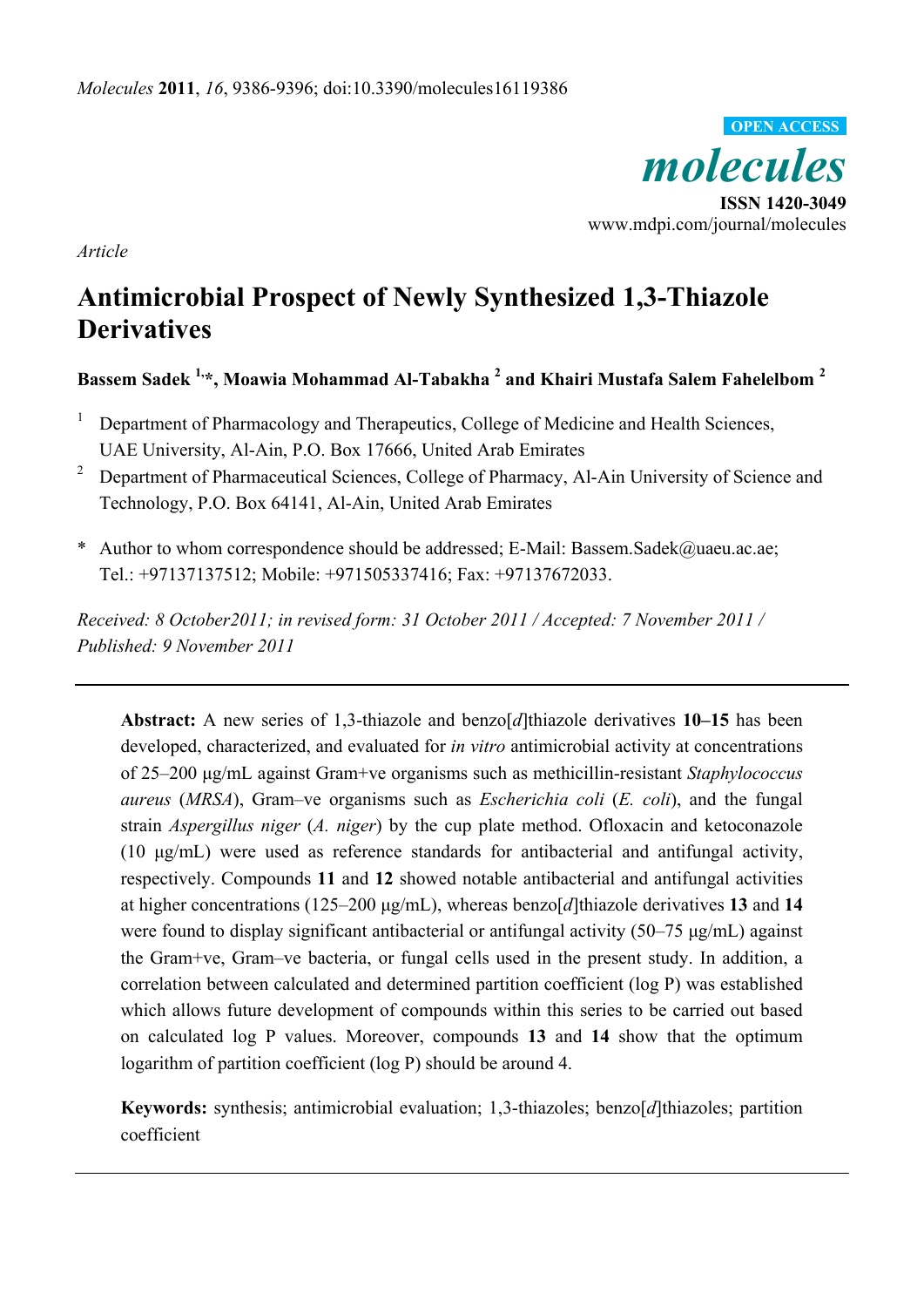#### **1. Introduction**

Since discovery and development of effective as well as safe drugs has brought a progressive era in human healthcare that is accompanied by the appearance of drug resistant bacterial strains, there is constant need of new antibacterial agent having novel mechanisms of action to act against the harmful pathogens. The 1,3-thiazole heterocycle is an interesting building block in a variety of natural and synthetic compounds found to possess good antibacterial potential [1-3]. Especially, compounds containing the 2-substituted benzo[*d*]thiazole moiety have shown a variety of useful pharmacological actions and many of these have achieved very wide importance in research [4-6]. This heterocyclic nucleus is a very important group because of its potent antitumor activity [7-10] and other significant pharmaceutical utilities, such as treatment of inflammatory diseases, epilepsy, analgesia, viral infections, cancer, and tuberculosis [11-17]. Encouraged by the above reports and as a part of our ongoing research, the lead compound 4-(4-hydroxyphenyl)-2-methyl-1,3-thiazole has been further developed in the present study to divergent target compounds including substituted 2-phenylbenzo[*d*]thiazole groups and investigated on their antimicrobial activity [18] (Figure 1).

**Figure 1.** Lead compound 4-(4-hydroxyphenyl)-2-methyl-1,3-thiazole and newly developed compounds **10–15**.



Moreover, several studies were conducted to relate drugs' lipophilicity, as indicated by their logarithm of partition coefficients, and antimicrobial action [19-21]. If such a correlation could be established, this would shorten the time and efforts in synthesizing new chemical entities with improved antimicrobial action. The results published so far regarding this correlation are conflicting. Therefore it was interesting to study the lipophilicity of the prepared homologous compounds in relation to their antimicrobial activity.

# **2. Results and Discussion**

#### *2.1. Chemistry: General Procedures for Synthesis*

The most common and most versatile procedure for the formation of 1,3-thiazoles is the cyclocondensation of  $\alpha$ -haloketones with appropriate thioamide derivatives [22,23] In this study, the reaction of commercially available  $\alpha$ -bromoketones 1 and 2 with propionthioamide, benzothioamide, and 4-methoxybenzothioamide under basic conditions furnished the compounds **10–12** respectively (Scheme 1). The formation of benzo[*d*]thiazoles **13–15** was achieved through a cyclocondensation reaction of corresponding substituted benzoic acid **3a–c** and 2-aminothiophenol in the presence of a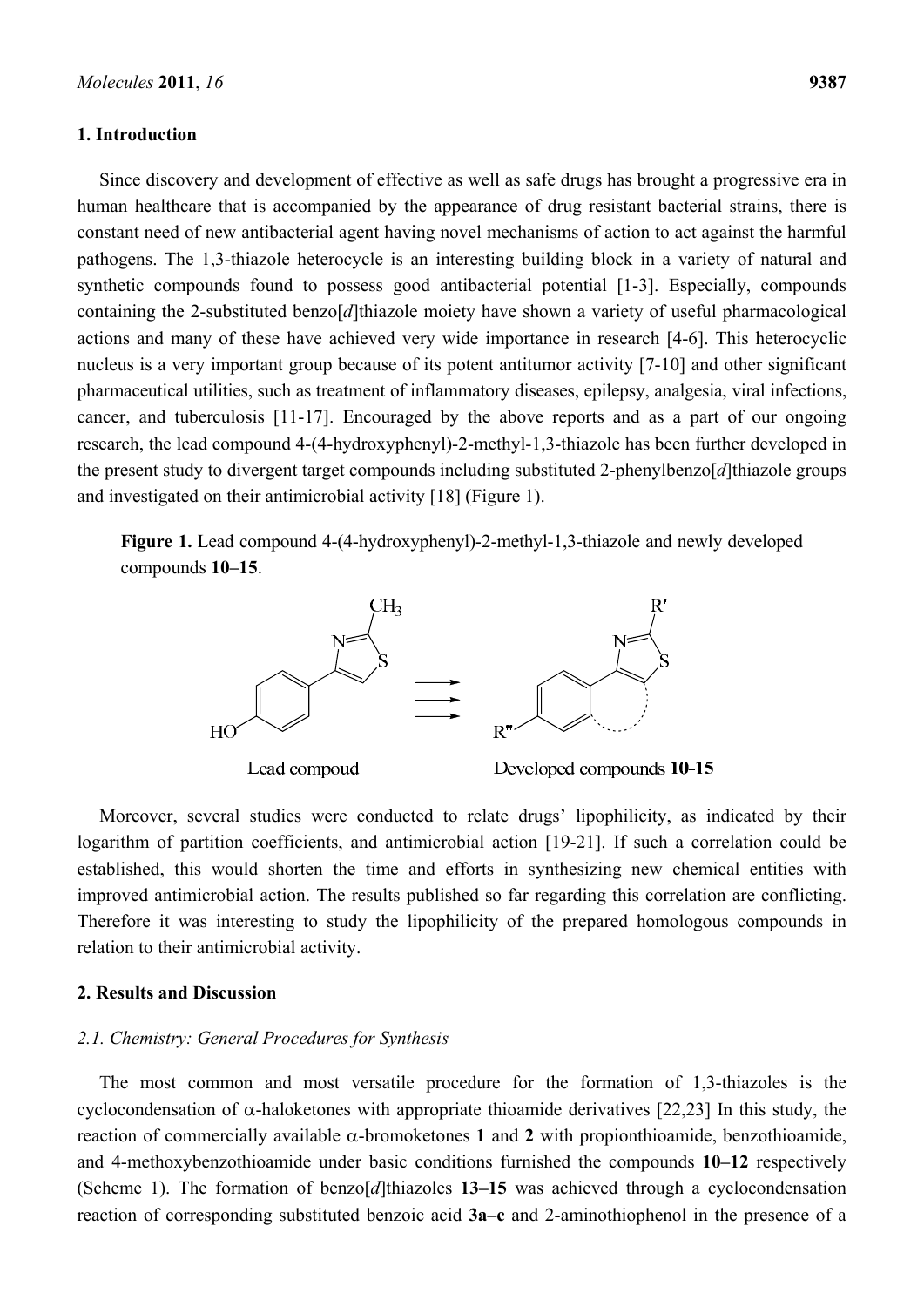catalytic amount of polyphosphoric acid [8,24]. Finally, proceeding from the different thiazole derivatives 4–9, methyl ether cleavage with BBr<sub>3</sub> in dichloromethane provided the corresponding phenols **10**–**15** in high yields [25].



#### **Scheme 2.** Synthesis of thiazole derivatives **10**–**15**.

*Reagents and Conditions*:  $^{\circ}$  H<sub>3</sub>CCH<sub>2</sub>CSNH<sub>2</sub>, K<sub>2</sub>CO<sub>3</sub>, DMF, 100–120 °C, 2 h;  $^{\circ}$  PhCSNH<sub>2</sub>, K<sub>2</sub>CO<sub>3</sub>, DMF, 100–120 °C, 4 h; <sup>c</sup> 4-methoxybenzothioamide, K<sub>2</sub>CO<sub>3</sub>, DMF, 100–120 °C, 4 h; <sup>d</sup> 4-methoxy benzoic acid (**3a**; for **7**), 3-methoxybenzoic acid (**3b**; for **8**), or 3,4-dimethoxybenzoic acid (**3c**; for **9**) and 2-aminophenol, polyphosphoric acid, 220 °C, 4 h; <sup>e</sup> BBr<sub>3</sub>, CH<sub>2</sub>Cl<sub>2</sub>, 72 h, −80 °C.

#### *2.2. Biological Activity*

The 2-ethyl-1,3-thiazole derivative **10** with an extended alkyl chain exhibited low antimicrobial activity (MIC 200 μg/mL) compared to the lead compound (MIC 150–200 μg/mL) and the reference substances ofloxacin and ketoconazole, demonstrating that further lengthening of the alkyl moiety at the 2-position and thereby an increase of lipophilicity did not enhance antimicrobial potency. On the other hand, a minor increase in antimicrobial activity was achieved with the next two compounds, the 2-phenyl-1,3-thiazole derivatives **11**–**12**. Among both structural isomers which differ from each other solely in the position of 4-hydroxyphenyl moiety at the heterocycle 1,3-thiazole, compound **12** having a 4-hydroxyphenyl at the 2-position of 1,3-thiazole exhibited a MIC of 125–150 μg/mL against *S. aureus*, *E. coli*, and *A. niger*, whereas **11** having the 4-hydroxyphenyl at the 4-position of 1,3-thiazole exhibited significant lower antimicrobial activity (MIC 150–200 μg/mL) against the tested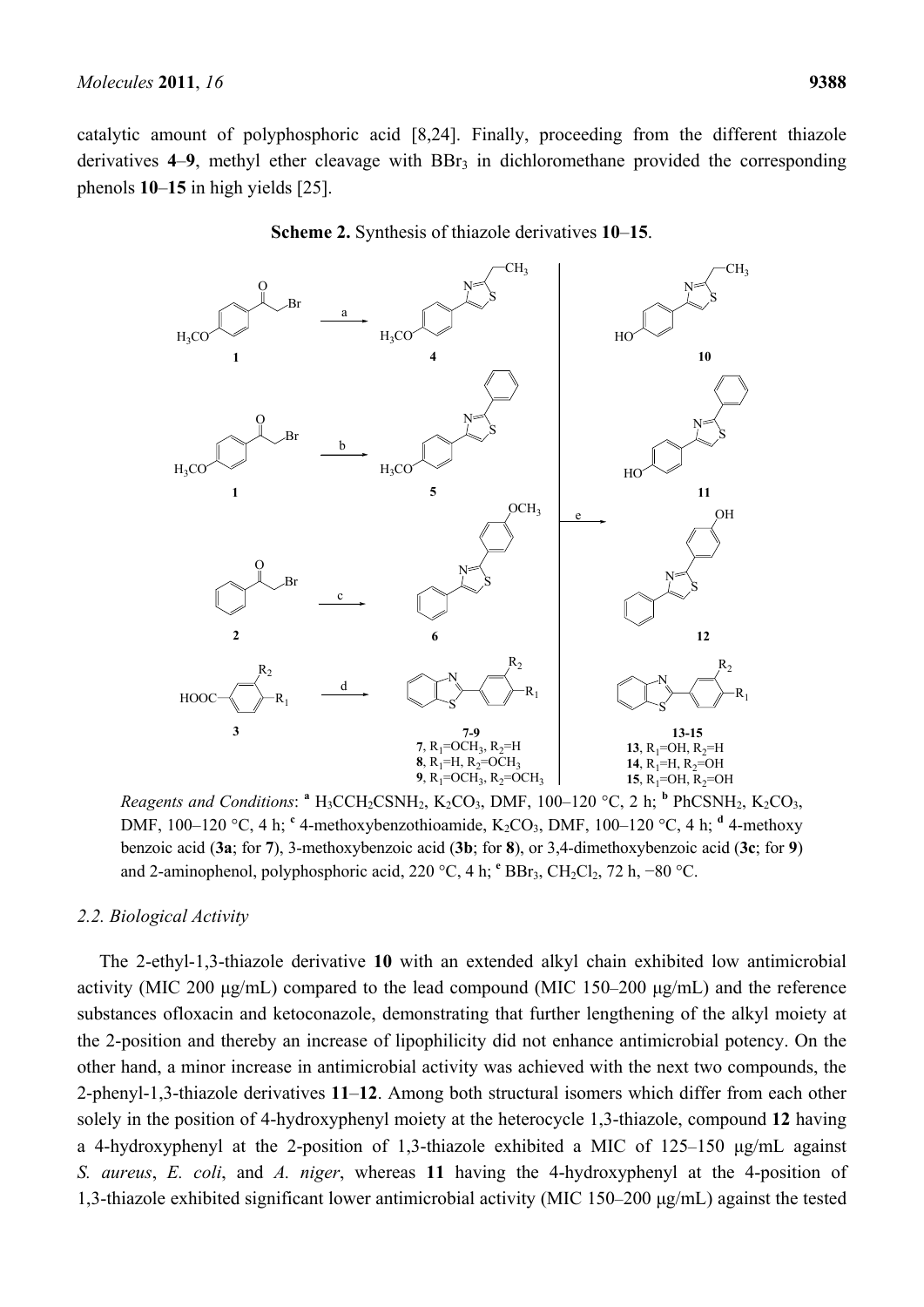microorganisms. Major improvement in antimicrobial activity was achieved through structural development of benzo[*d*]thiazole derivatives **13–15**. Compounds **13** and **14** sharing as a common feature the presence of a 4-hydroxyphenyl substituent at the 2-position of the benzo[*d*]thiazole nucleus displayed promising antibacterial activities (MIC 50–75 μg/mL) against all tested culture strains used in the present study, indicating that a structural modification of 1,3-thiazole heterocyle to benzannelated 1,3-thiazole derivatives positively influenced the antimicrobial activity. In contrast, the antimicrobial results observed for compound **15** (MIC 125 μg/mL) was clearly lower, pointing out that a monohydroxysubstitution is most favorable among the newly developed and tested series (Table 1).

|              |                                                 | MIC μg/mL |         | Lipophilicity |       |            |
|--------------|-------------------------------------------------|-----------|---------|---------------|-------|------------|
| Compound     | Structural formula                              | S. aureus | E. coli | A. niger      | Log P | Clog $P^*$ |
| Lead *       | CH <sub>3</sub><br>N=<br>HO<br>-CH <sub>3</sub> | $150*$    | $200 *$ | $150*$        | 2.68  | 2.89       |
| 10           | HO                                              | 200       | 200     | 200           | 3.41  | 3.20       |
| 11           | N<br>HO                                         | 150       | 200     | 150           | 4.65  | 4.24       |
| 12           | OH                                              | 125       | 150     | 125           | 4.45  | 4.24       |
|              |                                                 |           |         |               |       |            |
| 13           | <b>OH</b><br>OH                                 | 50        | 50      | 75            | 3.86  | 4.07       |
| 14           | OH                                              | 50        | 75      | 50            | 3.83  | 4.05       |
| 15           | <b>OH</b>                                       | 125       | 125     | 125           | 2.98  | 3.14       |
| Ofloxacin    |                                                 | 10        | 12.5    | --            |       |            |
| Ketoconazole |                                                 | --        | --      | 12.5          | --    | --         |

**Table 1.** Antimicrobial activity of the title compounds along with the experimental "log P" and the calculated "Clog P".

\* Previously published [18]; \*\* Using ALOGPS 2.1 software

# *2.3. Lipophilicity and QSAR*

A good correlation was found between the experimentally determined partition coefficients and the predicted ones  $(r = 0.94)$ , as shown in Figure 2. The high lipophilicity of the synthesized compounds (log P 2.98–4.65) promoted us to investigate the possibility of a correlation between the type of chemical substitution and the antimicrobial activity of the title compounds, therefore, the linear regression of the partition coefficient with the biological activity expressed as MIC (μg/mL) for the synthesized compounds were studied.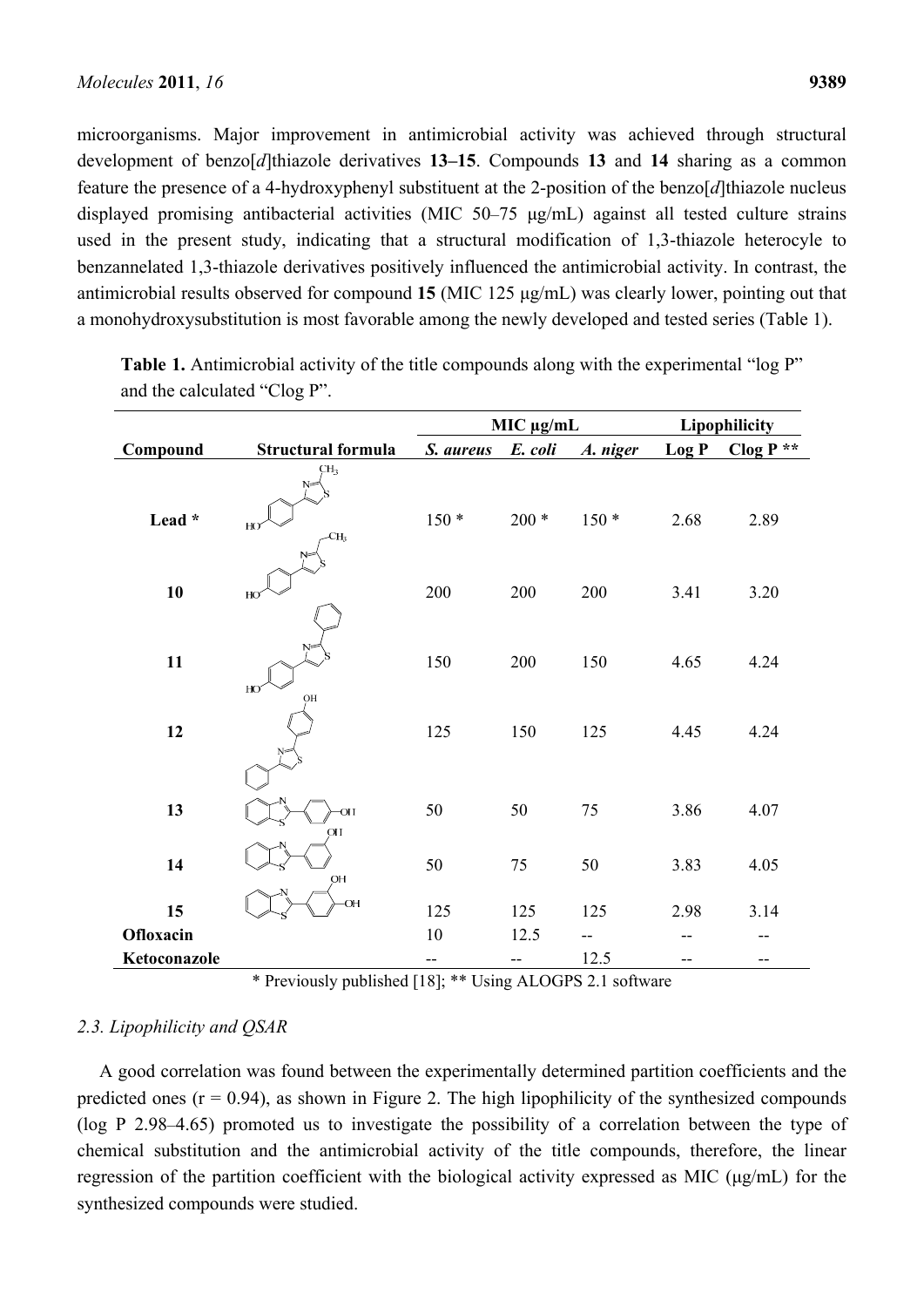

**Figure 2.** Correlations between the experiemtnal and the calculated log P.

The results show that correlations between lipophilic properties and MICs against different microbial species are not statistically significant (Figure 3a,b). The results can be explained according to previous studies that attributed poor correlations to the influence from several factors including the fact that not all homologous series will necessarily show correlations [26]. Additionally, the microorganism strains tested and the suggestions that there is an optimum partition coefficient rather than direct correlation may be the reasons for observed results [27]. The current study shows an optimum log partition coefficient around 4, as suggested by compounds **13–14** (calculated and experimentally determined log P is 3.83–4.07).

Figure 3. Influence of the prepared compounds lipophilicity determined experimentally "log P" (Figure 3a) and as predicted "Clog P" (Figure 3b).

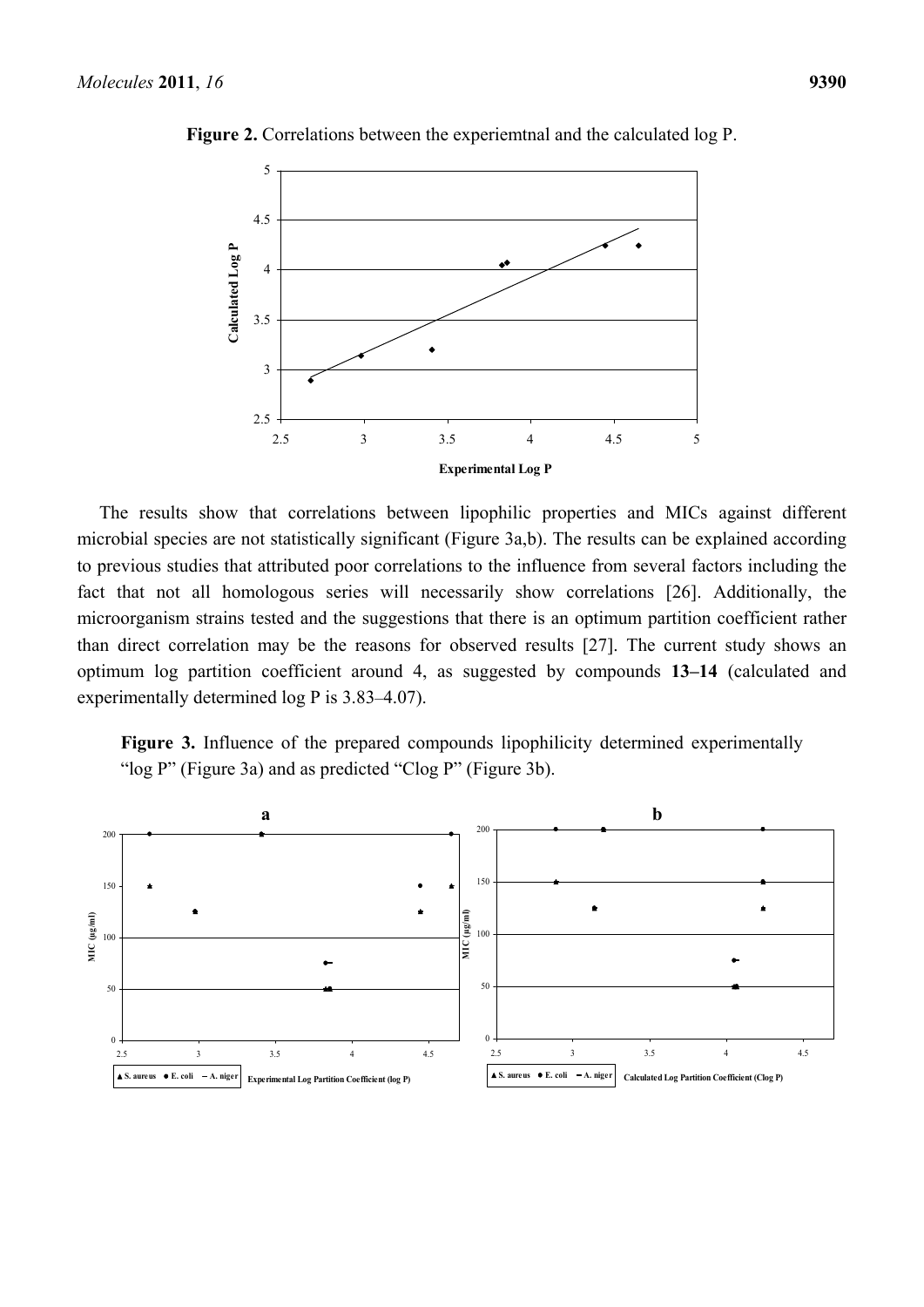# **3. Experimental**

## *3.1. General*

Melting points are uncorrected and were determined in open capillaries in a Buechi 512 Dr. Tottoli apparatus. <sup>1</sup>H-NMR spectra were recorded on a Bruker WC 300 spectrometer with tetramethylsilane (TMS) as internal standard. Chemical shifts are reported in ppm downfield from internal tetramethylsilane used as reference.  ${}^{1}$ H-NMR signals are reported in order: multiplicity (s, single; d, doublet; t, triplet; q, quantet; m, multiplet; \*, exchangeable by  $D_2O$ ), number of protons, and approximate coupling constants in Hertz.  $^{13}$ C-NMR spectra were recorded on a Bruker DPX 400 Avance (100 MHz) instrument. Chemical shifts are reported in ppm downfield from internal tetramethylsilane used as reference. Elemental analyses were performed on Perkin-Elmer 240B and 240C instruments. Analyses  $(C, H, N)$  indicated by the symbols of elements were within  $\pm 0.4\%$  of the theoretical values. Chromatographic separations were done using a Chromatotron Model 7924 (Harrison Research) with 4-mm layers of silica gel 60 PF containing gypsum (Merck). EI-mass spectra were recorded using Finnigan MAT CH7A (70 eV), Finnigan MAT 711 (80 eV), or Kratos MS 25 RF (70 eV). <sup>+</sup>FAB-MS spectra were recorded on Finnigan MAT CH5DF instrument (xenon, DMSO)/ glycerol). The following abbreviations are used: *N*,*N*-Dimethylformamide, DMF; EtOH, ethanol; Et<sub>2</sub>O, diethyl ether; MeOH, methanol; Me2SO, dimethyl sulfoxide; Ph, phenyl; Th, thiazole; Benz, benzene; BTH, benzothiazole.

## 3.1.1. *2-Ethyl-4-(4-methoxyphenyl)thiazole* (**4**)

4-Methoxyphenacyl bromide (**1**, 1.49 g, 6.5 mmol), propionthioamide (0.47 g, 6.5 mmol), and  $K_2CO_3$  (1.20 g, 8.7 mmol) were dissolved in dry DFM (30 mL). The mixture was stirred for 4 h at 100–120 °C, cooled, and the solvent was removed under reduced pressure. The solid residue was recrystallized from EtOH. Yield 75%; mp 66–67 °C; <sup>1</sup>H-NMR  $\delta$  ppm = 1.34 (t, *J* = 7.52 Hz, 3H, CH<sub>3</sub>), 2.99 (q, *J* = 7.5 Hz, 2H, CH2), 3.79 (s, 3H, H3CO), 6.99 (d, *J* = 8.7 Hz, 2H, Ph-3,5H), 7.74 (s, 1H, Th-5H), 7.87 (d,  $J = 8.7$  Hz, 2H, Ph-2,6H); EI-MS m/z (%) 220 (M<sup>+</sup>, 100).

#### 3.1.2. *4-(4-Methoxyphenyl)-2-phenylthiazole* (**5**)

4-Methoxyphenacyl bromide  $(1, 1.49 \text{ g}, 6.5 \text{ mmol})$ , benzothioamide  $(0.89 \text{ g}, 6.5 \text{ mmol})$ , and  $K_2CO_3$ (1.20 g, 8.7 mmol) were dissolved in dry DMF (30 mL). The mixture was stirred for 2 h at 100–120  $^{\circ}$ C, cooled, and the solvent was removed under reduced pressure. The solid residue was recrystallized from EtOH. Yield 73%; mp 96.5–98 °C; <sup>1</sup>H-NMR  $\delta$  ppm = 3.82 (s, 3H, H<sub>3</sub>CO), 6.68–6.90 (m, 2H), 7.35–7.38 (m, 3H), 7.44–7.48 (m, 2H), 7.84 (s, 1H, Th-5H), 7.86–7.90 (m, 2H); EI-MS m/z (%) 268  $(M^+, 100)$ .

# 3.1.3. *2-(4-Methoxyphenyl)-4-phenylthiazole* (**6**)

Phenacyl bromide  $(2, 1.49 \text{ g}, 6.5 \text{ mmol})$ , 4-methoxybenzothioamide  $(1.28 \text{ g}, 6.5 \text{ mmol})$ , and  $K_2CO_3$ (1.20 g, 8.7 mmol) were dissolved in dry DMF (30 mL). The mixture was stirred for 2 h at  $100-120$  °C, cooled, and the solvent was removed under reduced pressure. The solid residue was recrystallized from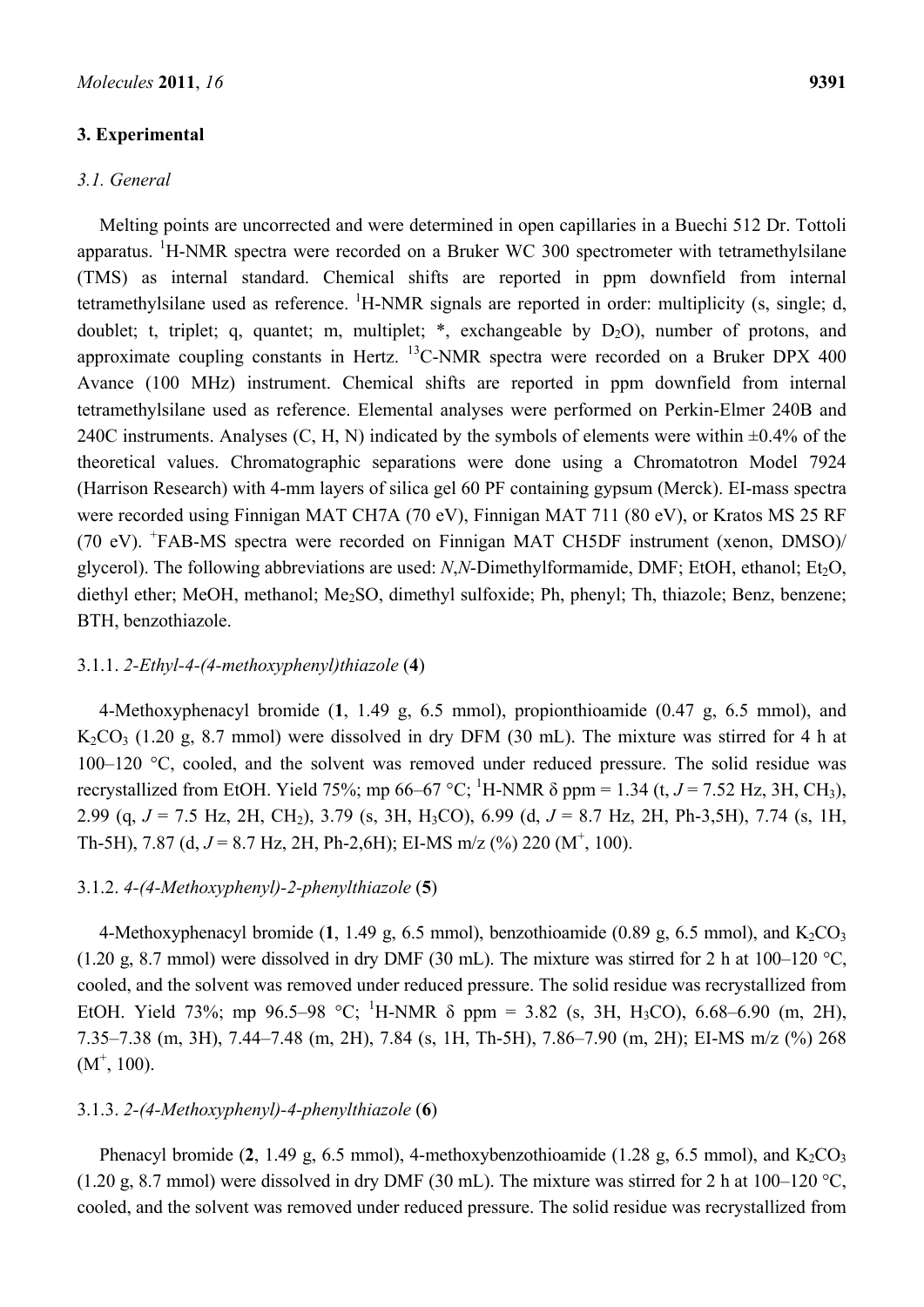EtOH. Yield 73%; mp 93.5–95 °C; <sup>1</sup>H-NMR  $\delta$  ppm = 3.85 (s, 3H, H<sub>3</sub>CO), 6.93–6.97 (m, 2H), 7.36–7.39 (m, 3H), 7.44–7.74 (m, 2H), 7.85 (s, 1H, Th-5H), 7.88–7.92 (m, 2H); EI-MS m/z (%) 268  $(M^+, 100)$ .

### 3.1.4. *2-(4-Methoxyphenyl)benzo[d]thiazole* (**7**)

Equimolar amounts of 4-methoxybenzoic acid and *o*-aminothiophenol were added to polyphosphoric acid (15 g) and the mixture was refluxed for 4 h at 220 °C. The reaction mixture was cooled and poured in ice cold 10% sodium carbonate solution. The precipitate was filtered and recrystallised from methanol [8,24]. Yield 90%; mp 101 °C; <sup>1</sup>H-NMR  $\delta$  ppm = 3.87 (s, 3H, H<sub>3</sub>CO), 6.81 (d, *J =* 8.6 Hz, 2H, Ph-3,5H), 7.55 (d, *J* = 8.6 Hz, 2H, Ph-2,6H), 7.5–8.2 (4H, m, 2-BTH); EI-MS  $m/z$  (%) 242 (M<sup>+</sup>, 80). Anal. (C<sub>14</sub>H<sub>11</sub>NOS): C, H, N Calcd. 69.68, 4.59, 5.80; Found. 69.89, 4.85, 5.25.

# 3.1.5. *2-(3-Methoxyphenyl)benzo[d]thiazole* (**8**)

Yield 84%; mp 98–99 °C; <sup>1</sup>H-NMR  $\delta$  ppm = 3. 81 (s, 3H, H<sub>3</sub>CO), 6.5–7.2 (4H, m, Ph-H), 7.5–8.2 (4H, m, 2-BTH); EI-MS m/z (%) 242 ( $M^+$ , 100). Anal. (C<sub>14</sub>H<sub>11</sub>NOS): C, H, N Calcd. 69.68, 4.59, N, 5.80; Found. 69.75, 4.78, 5.44.

#### 3.1.6. *2-(3,4-Dimethoxyphenyl)benzo[d]thiazole* (**9**)

Yield 81%; mp 103–105 °C; <sup>1</sup>H-NMR  $\delta$  ppm = 3.79 (s, 6H, 2 H<sub>3</sub>CO), 6.6–7.2 (3H, m, Ph- H), 7.5–8.2 (4H, m, 2-BTH); EI-MS m/z (%) 272 (M<sup>+</sup>, 100). Anal. (C<sub>13</sub>H<sub>9</sub>NO<sub>2</sub>S): C, H, N Calcd. 64.18, 3.73, 5.76; Found. 64.25, 3.81, 5.80.

#### *3.2. General Procedure for Ether Cleavage*

A solution of the corresponding ether (4 mmol) in dry CH<sub>2</sub>Cl<sub>2</sub> (20 mL) was cooled to −80 °C under exceeding −60 °C. The reaction mixture was then allowed to warm to room temperature and stirred for additional 72 h. Subsequently, the mixture was cooled to −80 °C and MeOH (25 mL) was added dropwise. The organic layer was removed from the mixture under reduced pressure. After addition of a saturated  $K_2CO_3$  solution in  $H_2O$  to the aqueous layer, the crude product precipitated. It was isolated by filtration and recrystallized from EtOH.

### 3.2.1. *2-Ethyl-4-(4-hydroxyphenyl)thiazole* (**10**)

From 4. Yield 70%; mp 155 °C; <sup>1</sup>H-NMR  $\delta$  ppm = 1.34 (t, *J* = 7.52 Hz, 3H, CH<sub>3</sub>), 2.99 (q, *J* = 7.5 Hz, 2H, CH2), 6.81 (d, *J* = 8.6 Hz, 2H, Ph-3,5H), 7.55 (d, *J* = 8.6 Hz, 2H, Ph-2,6H), 7.74 (s, 1H, Th-5H), 10.45 (s<sup>\*</sup>, 1H, OH); <sup>13</sup>C-NMR (CDCl<sub>3</sub>)  $\delta$  ppm = 161.71 (Ph-1C), 128.70 (Ph-3,5C), 120.40 (Ph-4C), 114.70 (Ph-2,6C), 111.89 (Th-CH), 42.34 (CH<sub>2</sub>), 22.17 (CH<sub>3</sub>); EI-MS m/z (%) 206 (M<sup>+</sup>, 100). Anal.  $(C_{11}H_{11}NOS)$ : C, H, N Calcd. 64.36, 5.40, 6.82; Found. 64.16, 5.52, 6.98.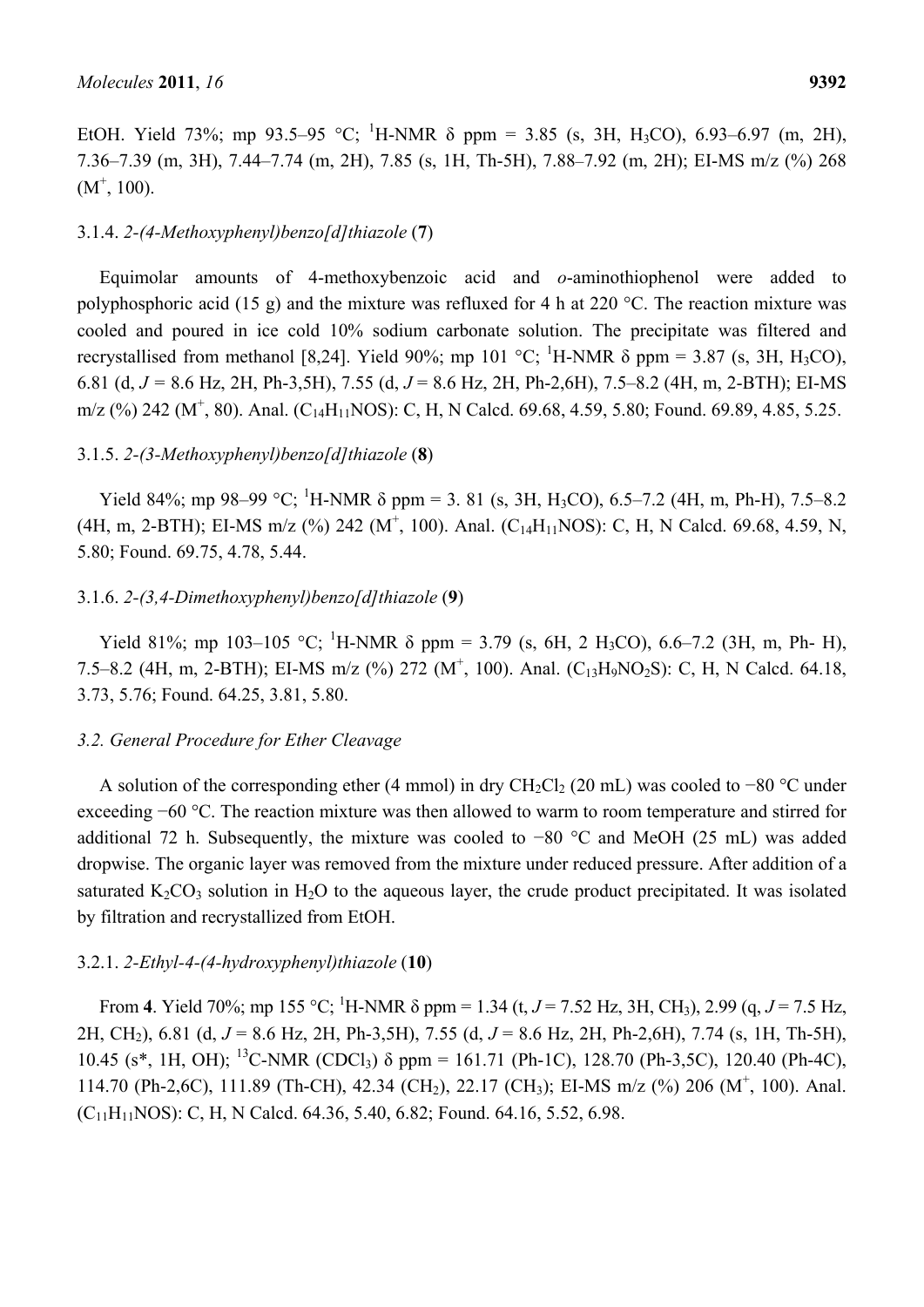# 3.2.2. *4-(4-Hydroxyphenyl)-2-phenylthiazole* (**11**)

From **5**. Yield 72%; mp 159 °C; <sup>1</sup>H-NMR  $\delta$  ppm = 6.68–6.90 (m, 2H), 7.34–7.37 (m, 3H), 7.45–7.49 (m, 2H), 7.85 (s, 1H, Th-5H), 7.87–7.91 (m, 2H), 10.43 (s<sup>\*</sup>, 1H, OH); <sup>13</sup>C-NMR (CDCl<sub>3</sub>) δ ppm = 166.53 (quat), 159.65 (quat), 139.09 (quat), 138.05 (CH), 133.62 (quat), 129.70 (CH), 128.95 (2CH), 128.82 (2CH), 127.84 (2CH), 126.13 (quat), 114.40 (2CH); EI-MS m/z (%) 254 (M<sup>+</sup>, 100). Anal. (C<sub>15</sub>H<sub>11</sub>NOS): C, H, N Calcd. 71.12, 4.38, 5.53; Found. 71.01, 4.49, 5.49.

# 3.2.3. *2-(4-Hydroxyphenyl)-4-phenylthiazole* (**12**)

From **6**. Yield 72%; mp 123 °C; <sup>1</sup>H-NMR  $\delta$  ppm = 6.93–6.97 (m, 2H), 7.36–7.39 (m, 3H), 7.44– 7.74 (m, 2H), 7.85 (s, 1H, Th-5H), 7.88–7.92 (m, 2H), 9.98 (s<sup>\*</sup>, 1H, OH); <sup>13</sup>C-NMR (CDCl<sub>3</sub>)  $\delta$  ppm = 168.28 (quat), 161.05 (quat), 143.34 (quat), 139.09 (quat), 138.05 (quat), 129.70 (CH), 128.00 (2CH), 127.84 (2CH), 126.55 (quat), 117.83 (CH), 114.25 (2CH); EI-MS m/z (%) 254 (M<sup>+</sup>, 100). Anal. (C15H11NOS): C, H, N Calcd. 71.12, 4.38, 5.53; Found. 71.31, 4.31, 5.48.

# 3.2.4. *2-(4-Hydroxyphenyl)benzo[d]thiazole* (**13**)

From 7. Yield 87%; mp 169–170 °C; <sup>1</sup>H-NMR  $\delta$  ppm = 6.81 (d,  $J = 8.6$  Hz, 2H, Ph-3,5H), 7.55 (d,  $J = 8.6$  Hz, 2H, Ph-2,6H), 7.5–8.2 (4H, m, 2-BTH), 10.12 (s<sup>\*</sup>, 1H, OH); <sup>13</sup>C-NMR (CDCl<sub>3</sub>)  $\delta$  ppm = 167.96 (Th-2C), 158.50, 154.05 (Th-4C), 134.97 (Th-5C), 133.52, 128.72 (Ph-3,5C), 128.32 (CH), 124.82 (CH), 121.81 (2CH), 114.46 (Ph-2,6C); EI-MS m/z (%) 228 (M<sup>+</sup>, 100). Anal. (C<sub>13</sub>H<sub>9</sub>NOS): C, H, N Calcd. 68.70, 3.99, 6.16; Found. 69.01, 4.21, 6.24.

# 3.2.5. *2-(3-Hydroxyphenyl)benzo[d]thiazole* (**14**)

From **8**. Yield 81%; mp 159–161 °C; <sup>1</sup>H-NMR  $\delta$  ppm = 6.81 (d, *J* = 8.6 Hz, 2H, Ph-3,5H), 7.55 (d,  $J = 8.6$  Hz, 2H, Ph-2,6H), 7.5–8.2 (4H, m, 2-BTH), 9.98 (s<sup>\*</sup>, 1H, OH); EI-MS m/z (%) 228 (M<sup>+</sup>, 100). Anal. (C<sub>13</sub>H<sub>9</sub>NOS): C, H, N Calcd. 68.70, 3.99, 6.16; Found. 68.92, 4.12, 6.28.

# 3.2.6. *2-(3,4-Dihydroxyphenyl)benzo[d]thiazole* (**15**)

From **9**. Yield 63%; mp 154–156 °C; <sup>1</sup>H-NMR  $\delta$  ppm = 6.6–7.2 (3H, m, Ph- H), 7.5–8.2 (4H, m, 2-BTH), 8.91 (1H, br s, Ph-OH), 9.08 (1H, br s, Ph-OH); EI-MS m/z (%) 244 (M<sup>+</sup>, 100). Anal. (C13H9NO2S): C, H, N Calcd. 64.18, 3.73, 5.76; Found. 64.25, 3.81, 5.80.

# *3.3. Partition Coffeicient Determination*

The log partition coefficients of the compounds were determined experimentally (log P) and were also calculated using ALOGPS 2.1 software (Clog P). The experimental log P was determined using the classical shake-flask method employing 1-octanol and aqueous phosphate buffer (pH 7.2). Both experimentally determined and calculated partition coefficients were examined for their correlation with each other and with the observed minimum inhibitory concentrations.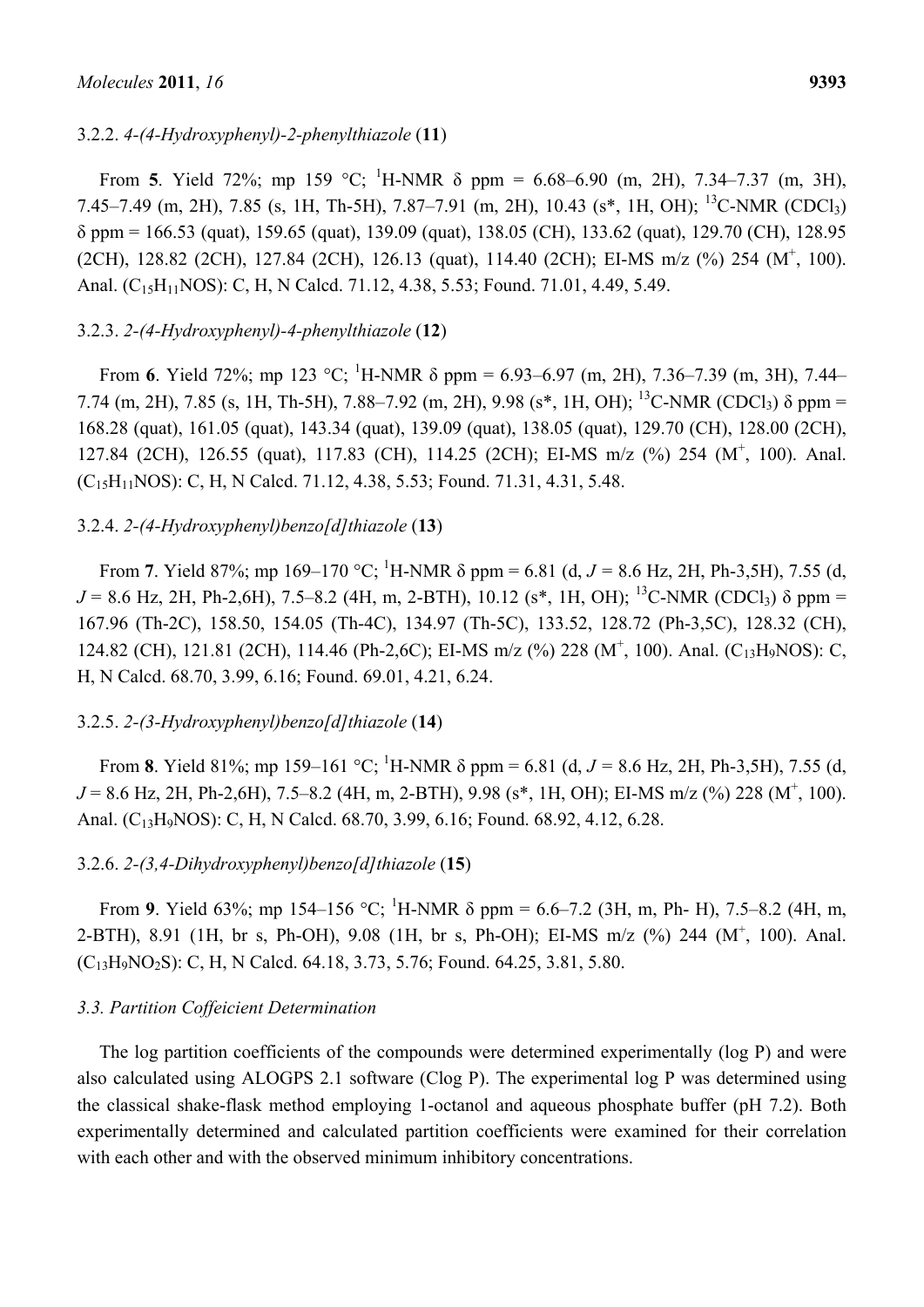#### *3.4. Antimicrobial Activity*

The quantitative *in vitro* antimicrobial study was carried on Muller-Hinton agar (Hi-media) plates (37 °C, 24 h) by the agar diffusion cup plate method [28]. The compounds (200–25  $\mu$ g/mL) were screened for antimicrobial activity against the bacterial strains *Staphylococcus aureus* ATCC 25923 (*S. aureus*) (Gram+ve) and *Escherchia coli* ATCC 35218 (*E. coli*) (Gram-ve). Antifungal activity was tested on Sabouraud dextrose agar (Hi-media) plates (26 °C, 48–72 h) by the cup plate method against *Aspergillus niger* A733 (*A. niger*) also at a concentration level of 200–25 μg/mL. Ofloxacin and ketoconazole were used as standards for comparison of antibacterial and antifungal activity under the similar conditions. DMF was used as a solvent control for both antibacterial and antifungal activities, and the results are presented in minimal inhibition concentration (MIC) values (μg/mL).

# **4. Conclusions**

The new compounds **10**–**16** presented here obviously differ in their corresponding antimicrobial activity depending on the type of the heterocycle and the position of substituents. In the course of this study, derivative **12** possessing a 4-hydroxyphenyl group at the 2-position of the 1,3-thiazole moiety in particular was identified as showing moderately enhanced antibacterial activity against methicillin-resistant *S. aureus* (Gram positive) and *E. coli* (Gram negative) bacteria and antifungal activity against *A. niger*, as compared to its structural isomer **11**. Moreover, structural development of benzannelated 1,3-thiazoles led to benzo[*d*]thiazole derivatives **14** and **15** with significantly improved *in vitro* antibacterial activity. A relationship could not be established between the compounds partition coefficient and the antibacterial activity, although an optimum log P of approximately 4 was observed which could be used to generate further structural optimization among this series. These results, combined with the potential benefits or at least differences in pharmacokinetics make the title 1,3-thiazole and benzo[*d*]thiazole classes interesting leads for future study of their mechanism of action and detailed structure-activity relationship studies. One can conclude that a comprehensive study by using new potent compounds of this series should be conducted in order to obtain more significant correlations between the chemical structures of the compounds and their antimicrobial activity.

# **Conflict of Interest**

The authors declare no conflict of interest.

# **Acknowledgments**

The financial assistance provided by UAE University is gratefully acknowledged.

# **References**

1. Bayles, K.W. The bactericidal action of penicillin: New clues to an unsolved mystery. *Trends Microbiol.* **2000**, *8*, 274-278.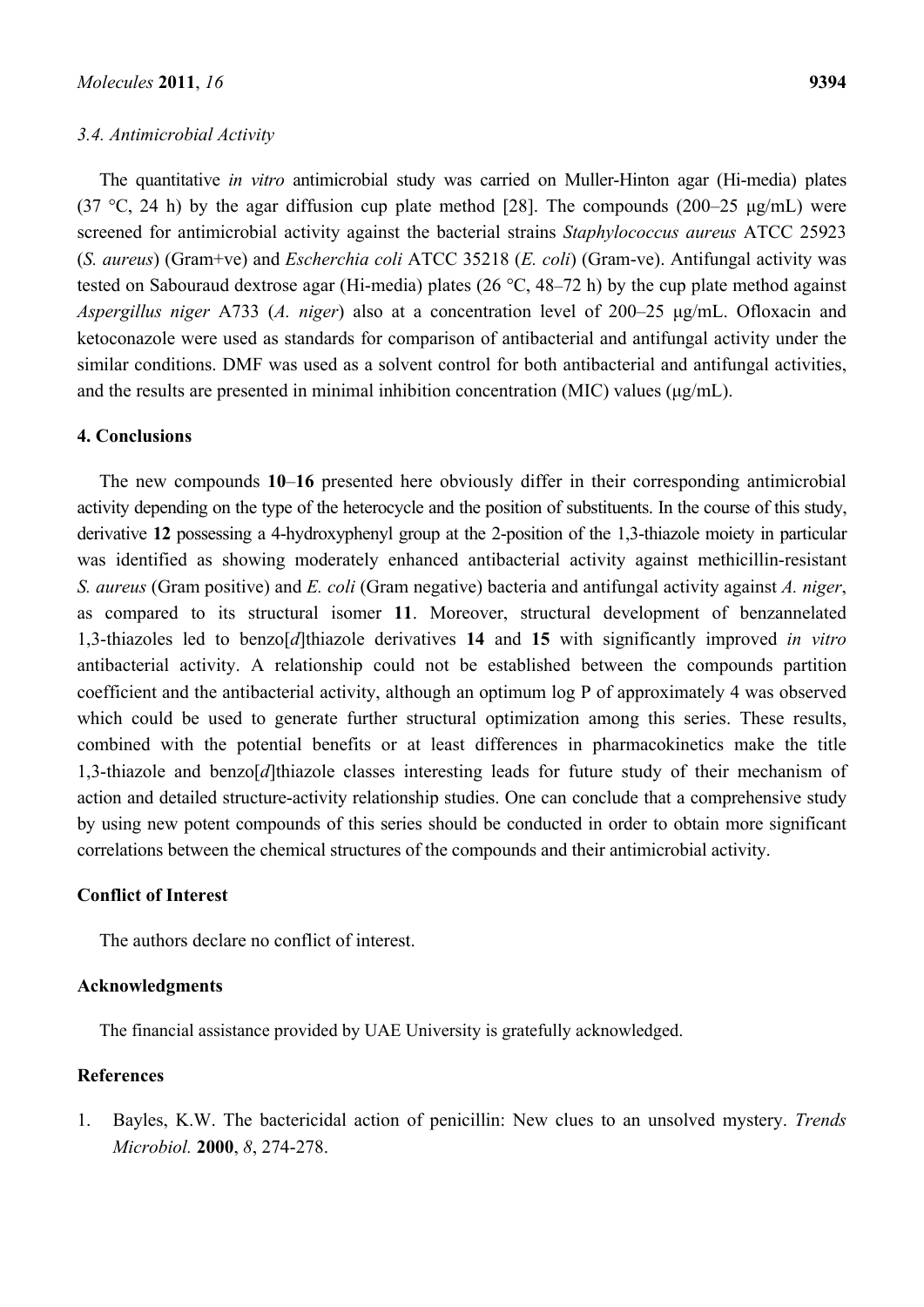- 2. Carratala, J.; Alcaide, F.; Fernandez, S.A. Bacteremia due to viridans streptococci that are highly resistant to penicillin: Increase among neutropenic patients with cancer. *Clin. Infect. Dis*. **1995**, *20*, 1169-1173.
- 3. Sogn, D.D.; Evans, R.; Shepherd, G.M. Results of the National Institute of Allergy and Infectious Diseases Collaborative Clinical Trial to test the predictive value of skin testing with major and minor penicillin derivatives in hospitalized adults. *Arch. Intern. Med*. **1992**, *152*, 1025-1032.
- 4. Haas, D.W.; Stratton, C.W.; Griffin, J.P.; Weeks, L.; Alls, S.C. Diminished Activity of Ceftizoxime in Comparison to Cefotaxime and Ceftriaxone Against *Streptococcus pneumoniae*. *Clin. Infect. Dis.* **1995**, *20*, 671-676.
- 5. John, C.C. Treatment Failure with Use of a Third-Generation Cephalosporin for Penicillin-Resistant Pneumococcal Meningitis: Case Report and Review. *Clin. Infect. Dis*. **1994**, *18*, 188-193.
- 6. Schaad, U.B.; Suter, S.; Gianella, A.B. A comparison of ceftriaxone and cefuroxime for the treatment of bacterial meningitis in children. *N. Engl. J. Med*. **1990**, *322*, 141-147.
- 7. Bradshaw, T.D.; Westwell, A.D. The development of the antitumour benzothiazole prodrug, Phortress, as a clinical candidate. *Curr. Med. Chem.* **2004**, *11*, 1009-1021.
- 8. Hutchinson, I.; Jennings, S.A.; Vishnuvajjala, B.R.; Westwell, A.D.; Stevens, M.F.G. Antitumor benzothiazoles. 16. Synthesis and pharmaceutical properties of antitumor 2-(4 aminophenyl)benzothiazole amino acid prodrugs. *J. Med. Chem.* **2002**, *45*, 744-747.
- 9. Hutchinson, I.; Chua, M.S.; Browne, H.L.; Trapani, V.; Bradshaw, T.D.; Westwell, A.D.; Stevens, M.F.G. Antitumor benzothiazoles. 14. Synthesis and *in vitro* biological properties of fluorinated 2- (4-aminophenyl)benzothiazoles. *J. Med. Chem.* **2001**, *44*, 1446-1455.
- 10. Kashiyama, E.; Hutchinson, I.; Chua, M.S.; Stinson, S.F.; Phillips, L.R.; Kaur, G.; Sausville, E.A.; Bradshaw, T.D.; Westwell, A.D.; Stevens, M.F.G. Antitumor benzothiazoles. 8. Synthesis, metabolic formation, and biological properties of the C- and N-oxidation products of antitumor 2-(4-aminophenyl)benzothiazoles. *J. Med. Chem.* **1999**, *42*, 4172-4184.
- 11. Gong, B.Q.; Hong, F.; Kohm, C.; Bonham, L.; Klein, P. Synthesis and SAR of 2-arylbenzoxazoles, benzothiazoles and benzimidazoles as inhibitors of lysophosphatidic acid acyltransferase-beta. *Bioorg. Med. Chem. Lett.* **2004**, *14*, 1455-1459.
- 12. Hutchinson, I.; Bradshaw, T.D.; Matthews, C.S.; Stevens, M.F.G.; Westwell, A.D. Antitumour benzothiazoles. Part 20: 3'-cyano and 3'-alkynyl-substituted 2-(4'-aminophenyl)benzothiazoles as new potent and selective analogues. *Bioorg. Med. Chem. Lett.* **2003**, *13*, 471-474.
- 13. Akbay, A.; Ören, I.; Arpaci, Ö.T.; Sener E.A.; Yalçin, I. Synthesis and HIV-1 Reverse Transcriptase Inhibitor Activity of Some 2,5,6-Substituted Benzoxazole, Benzimidazole, Benzothiazole and Oxazolo(4,5-b)pyridine Derivatives. *Arzneimittel-Forsch.* **2003**, *53*, 266-271.
- 14. Das, J.; Moquin, R.V.; Lin, J.; Liu, C.J.; Doweyko, A.M.; DeFex, H.F.; Fang, Q.; Pang, S.H.; Pitt, S.; Shen, D.R.; *et al.* Discovery of 2-amino-heteroarylbenzothiazole-6-anilides as potent p56(lck) inhibitors. *Bioorg. Med. Chem. Lett.* **2003**, *13*, 2587-2590.
- 15. Hays, S.J.; Rice, M.J.; Ortwine, D.F.; Johnson, G.; Schwarz, R.D.; Boyd, D.K.; Copeland, L.F.; Vartanian, M.G.; Boxer, P.A. Substituted 2-Benzothiazolamine as Sodium Flux Inhibitors— Quantitative Structure-Activity-Relationships and Anticonvulsant Activity. *J. Pharm. Sci.* **1994**, *83*, 1425-1432.